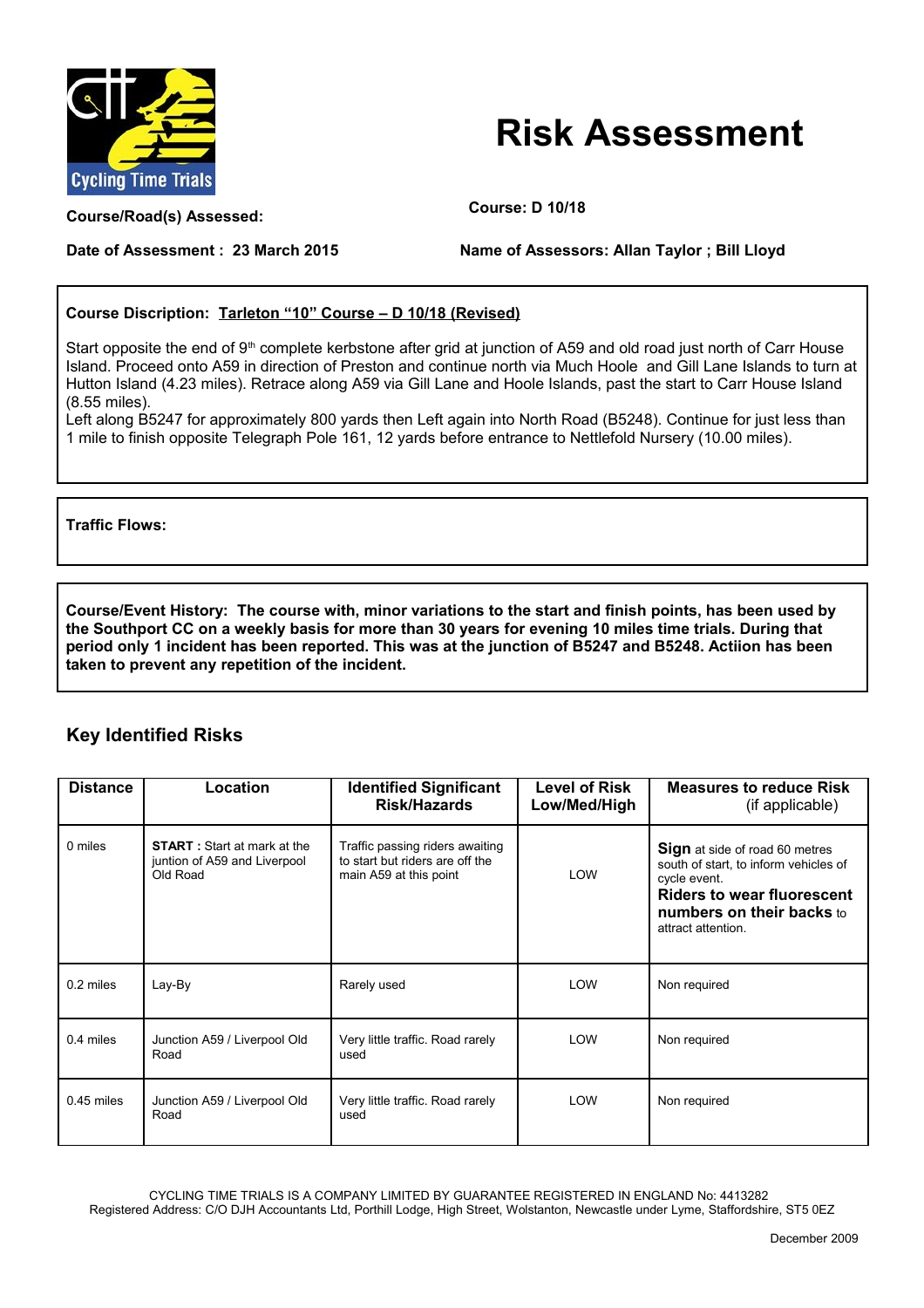| 1.2 miles  | Junction A59 / Brook Lane  | Very little traffic. Road rarely<br>used                                                                                        | LOW           | Non required                                                                                                                                                                                                     |
|------------|----------------------------|---------------------------------------------------------------------------------------------------------------------------------|---------------|------------------------------------------------------------------------------------------------------------------------------------------------------------------------------------------------------------------|
| 1.8 miles  | Hoole Island               | Not a busy Island at time of<br>events. Riders follow main<br>road but need to be aware of<br>traffic.                          | LOW           | Non required                                                                                                                                                                                                     |
| 2.4 miles  | Gill Lane Island           | Very light traffic. Riders follow<br>main road                                                                                  | LOW           | Non required                                                                                                                                                                                                     |
| 2.9 miles  | Lay-By                     | Rarely used                                                                                                                     | <b>LOW</b>    | Non required                                                                                                                                                                                                     |
| 3.5 miles  | Junction A59 / Chapel Lane | Emerging traffic onto main<br>road. Juction well marked and<br>excellent visibility                                             | LOW           | Non required                                                                                                                                                                                                     |
| 4.2 miles  | Hutton Island.             | Not a busy Island at time of<br>events. Riders Turn at this<br>Island hence a risk if<br>oncoming traffic fails to give<br>way. | <b>MEDIUM</b> | Sign at side of road 60 metres north<br>of Island to inform vehicles of cycle<br>event.<br>Marshal wearing high visibility<br>bib to turn riders.<br>The marshal and the sign will<br>reduce hazard to LOW risk. |
| 4.6 miles  | Lay-By                     | Rarely used                                                                                                                     | <b>LOW</b>    | Non required                                                                                                                                                                                                     |
| 4.9 miles  | Junction A59 / Chapel Lane | Emerging traffic onto main<br>road. Juction well marked and<br>excellent visibility                                             | LOW           | Non required                                                                                                                                                                                                     |
| 5.2 miles  | Lay-By                     | Rarely used                                                                                                                     | LOW           | Non required                                                                                                                                                                                                     |
| 6.2. miles | Gill Lane Island           | Very light traffic. Riders follow<br>main road                                                                                  | LOW           | Non required                                                                                                                                                                                                     |
| 6.4 miles  | Junction A59 / Dob Lane    | Very little traffic Rarely used                                                                                                 | LOW           | Non required                                                                                                                                                                                                     |
| 6.5 miles  | Lay - By                   | Rarely used                                                                                                                     | LOW           | Non required                                                                                                                                                                                                     |
| 6.8 miles  | Hoole Island               | Not a busy Island at time of<br>events. Riders follow main<br>road but need to be aware of<br>traffic.                          | LOW           | Non required                                                                                                                                                                                                     |
| 7.2 miles  | Junction A59 / Brook Lane  | Very little traffic. Road rarely<br>used                                                                                        | LOW           | Non required                                                                                                                                                                                                     |